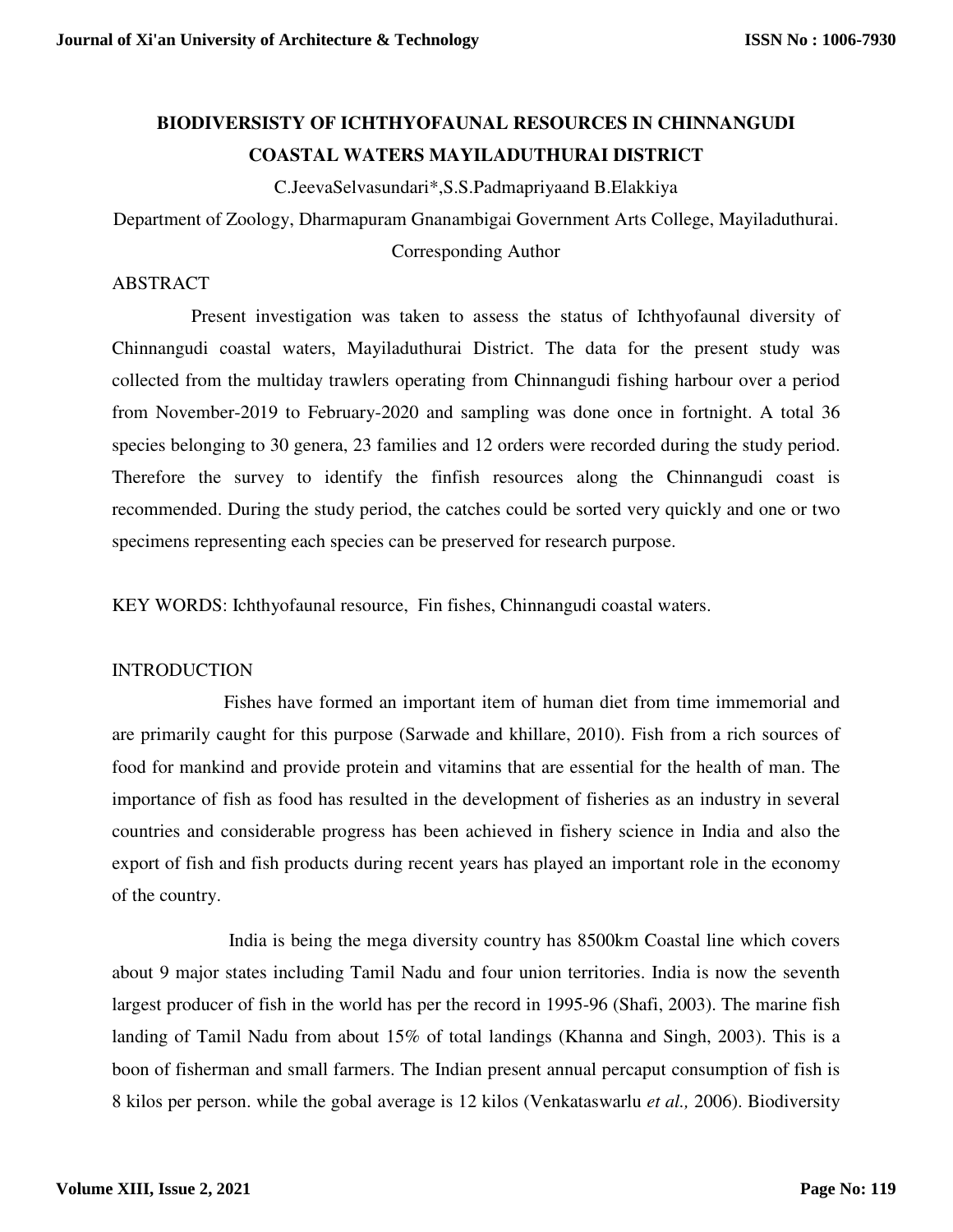of forms and function in living systems are nature's greatest gift for mankind. Marine and coastal biodiversity encompasses variety of marine species and their biological diversity is very great. All over the world at present biodiversity of the marine and coastal environment is facing a severe threat of destruction due to natural and over exploitation the workers like Singaraja , 2007., Muraliduaran ,1999 and Astalakshmi, 2001. This is primarily because of lack of information on the biodiversity of this region. Hence the present study has been made to determine the finfish resources occurring along the Nagapattinam coast and document particularly the biodiversity of the finfishes of Chinnangudi coastal area. It is believed that the present preliminary observation may stimulate better investigations in future for the thorough understanding of the particular ecosystem and the faunal diversity along the Chinnangudi coast.

The present study has been made to determine the finfish resourcesin Chinnangudi coastal area. Chinnangudi is a small fishing village located off the Coromandel Coast, under Pillaiperumal Nallur panchayat in Mayiladuthurai District. It is located 35 kilometres north of Karaikal (a part of the union territory of Pondicherry). The Chinnangudi beach also plays host to other fishing related activities like cleaning and repairing nets, drying fish and making catamarans.

### **MATERIALS AND METHODS**

 For the present study (November 2019 to February 2020) Fishes were collected from the fish Landing Centre of Chinnangudi coast. Then the collected fishes were washed, took photograph and preserved 10% neutralized formaldehyde solution for further analysis. Subsequently the preserved fishes were examined for the various morphological characters for identification. For the convenience and easy interpretation the collection period for month wise. The fisherman use different this is primarily because of lack of information on the biodiversity of this region hence the present study has been made to determine the finfish resources occurring along the Nagappattinam coast and document particularly the biodiversity of the finfishes of Chinnangudi coastal area. Types of gears (nets) and crafts (vessels) to catch different types of fishes. A total of 36 species were collected and identified from the study area for the period of four months. The collected fishes were identified with the help of standard keys, book and standard taxonomic references.

- The fishers of India (Francis Day, FLS and FZS)
- FAO catalogues(http://www.fao.org/fishery/fishfinder/3,3/en)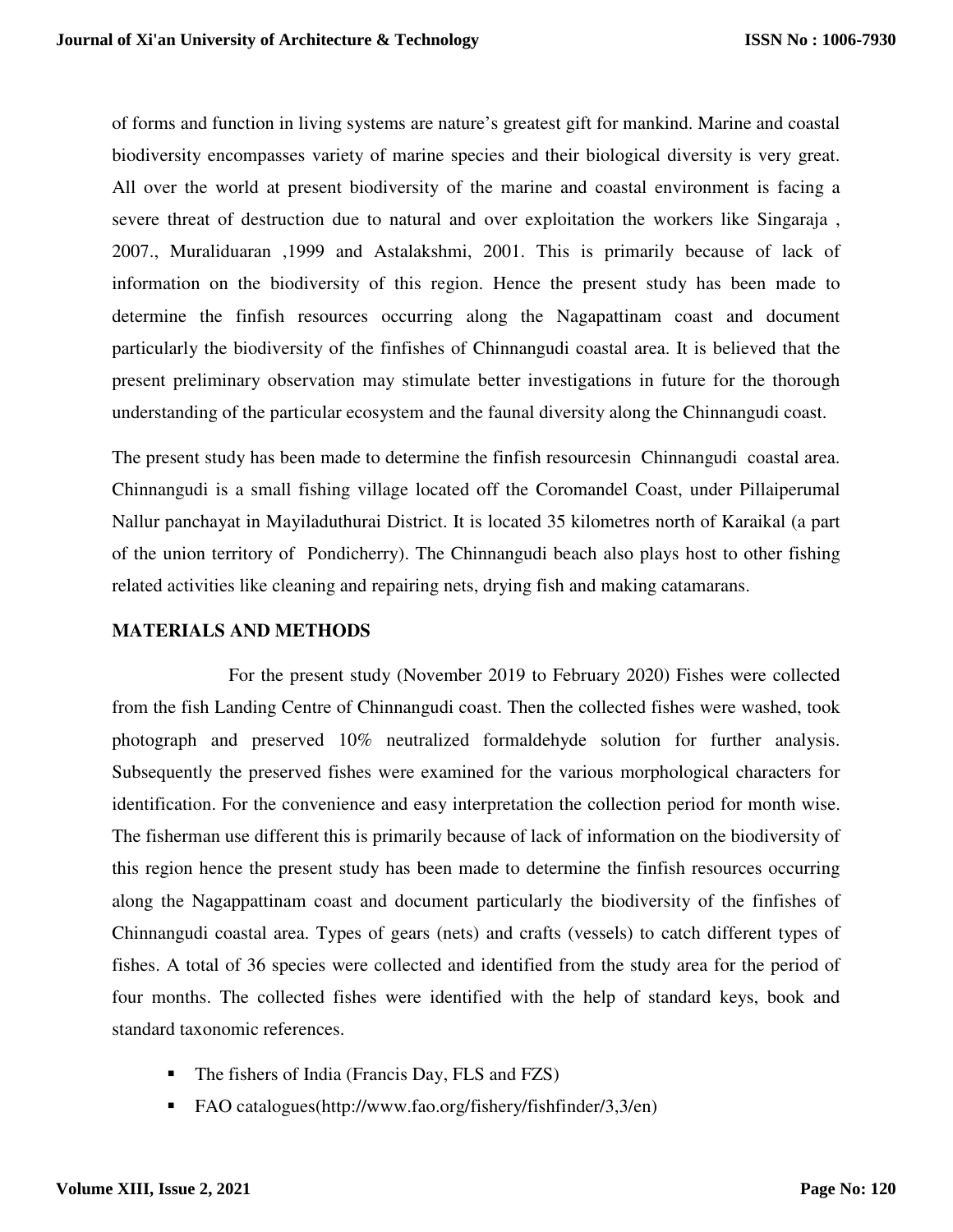- Fin fishes of the Gulf of Mannar Biosphere Reserve, A field of identifications guide.
- **ZSI** (Zoological Survey of India)
- Fishbase (http;www,fishbase-org/search.php)
- WORMS (http//www.marinespecies.org).

## **RESULTS**

 As a result the preliminary observation over a period of four months (November 2019 - February 2020). 36 species of finfish were collected identifided and classified based on the material collected from the study area. The finfishes belonging to the families **Hemiscyllidae, Myliobatidae, Narcinidae, Dasyatidae, Nardinidae, Dasyatidae, Carangidae, Clupeidae, Chirocentridae, Engraulidae, Trichiuridae, Sciaenidae, Siganidae , Terapontidae, Leiognathidae, Sillaginidae, Stromateidae, Mullidae, Scombridae, Arridae, Synodontidae, Cynoglossidae and Psettodidae**.

| <b>Class</b>   | Order            | Family         | <b>Genus</b>      | <b>Species</b> | Common<br>name                      | Ava<br>ilab<br>ility |
|----------------|------------------|----------------|-------------------|----------------|-------------------------------------|----------------------|
| Chondrichthyes | Orectolobiformes | Hemiscylliidae | Chiloscyllium     | C. griseum     | Gray<br>bamboo<br>shark             | $\ddot{}$            |
|                | Myliobatiformes  | Myliobatidae   | Rhinoptera        | R. javanica    | Flapnose<br>ray fish                | $+$                  |
|                | Torpediniformes  | Narcinidae     | <b>Narcine</b>    | N. timlei      | <b>Black</b><br>spotted<br>numbfish | $\ddot{}$            |
| Elasmobranchii | Myliobatiformes  | Dasyatidae     | <b>Trygon</b>     | T. walga       | Scaly<br>whipray<br>fish            | $++$                 |
| Actiniptergii  | Carangiformes    | Caragidae      | <b>Selaroides</b> | S. leptolepis  | Yellow<br>stripe scad               | $+++$                |
|                |                  |                | Alectis           | ciliaris<br>A. | African<br>pompano                  | $^{++}$              |
|                | Clupeiformes     | Clupeidae      | Sardinella        | S. longiceps   | Indianoil<br>dardine                | $++$                 |
|                |                  |                |                   | S. melanura    | Ray finned<br>fish                  | $+++$                |
|                |                  |                | Dussumieria       | $D.$ acuta     | Rainbow<br>sardine fish             | $+++$                |

## **Table 1. Classified on the Fish from the study area**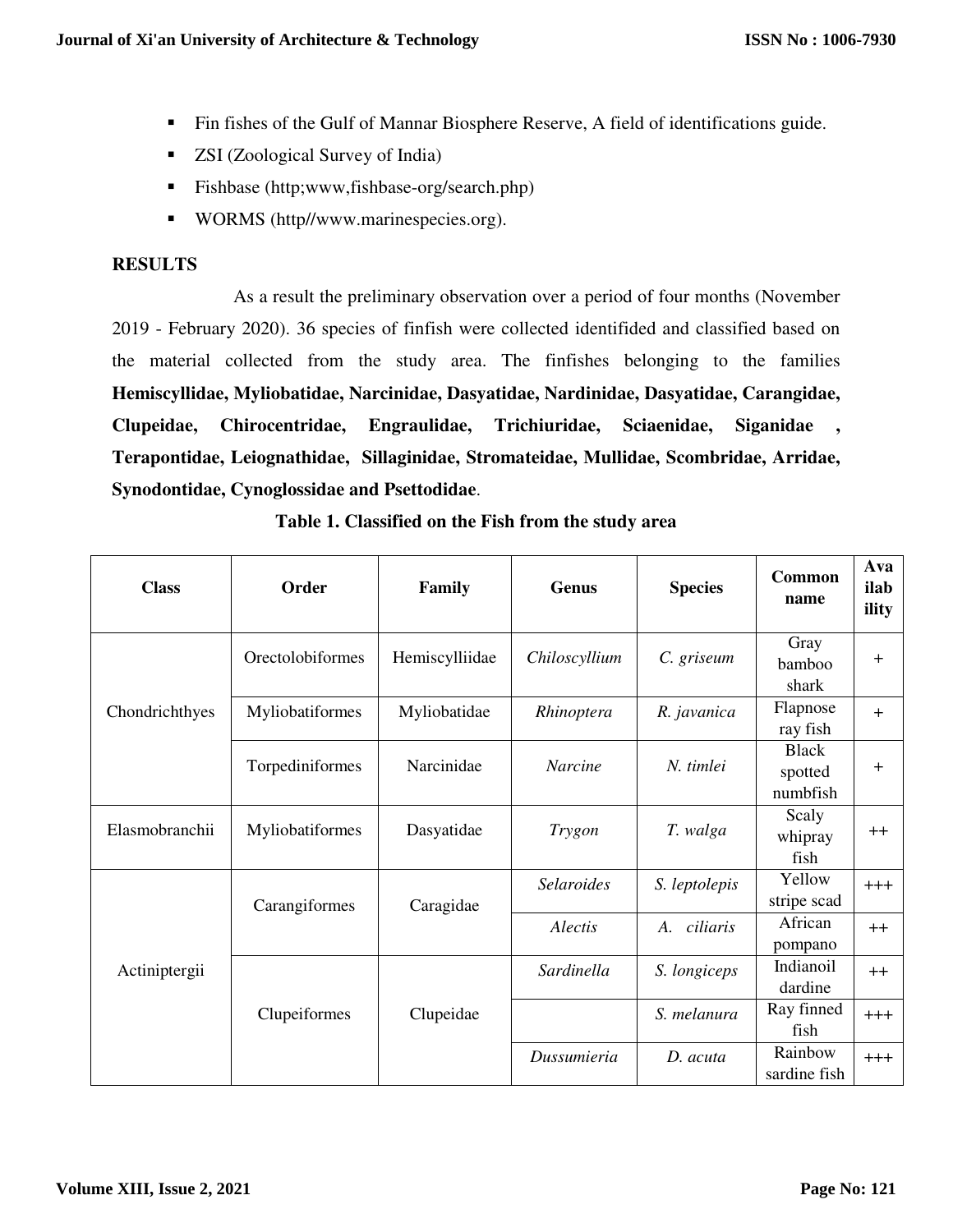|  |               | Chirocentridae | Chirocentrus   | C.dorab                        | Knife fish/<br>ribbon fish              | $^{++}$  |
|--|---------------|----------------|----------------|--------------------------------|-----------------------------------------|----------|
|  |               | Engraulidae    | <b>Thryssa</b> | T. vitriristris                | Poruva fish                             | $+++$    |
|  |               |                | Coilia         | C.dussu<br>mieri               | Gold<br>spotted<br>grenadier<br>anchovy | $++$     |
|  |               |                | Stolephorus    | S.<br>commersonnii             | Devis's<br>anchovy                      | $++$     |
|  | Perciformes   | Trichiuridae   | Trichiurus     | T. lepturus                    | Hair tail<br>fish                       | $+++$    |
|  |               | Sciaenidae     | <b>Johnius</b> | J. axillaris                   | <b>Black spot</b><br>jewfish            | $^{++}$  |
|  |               | Sganidae       | singanus       | S. oramin                      | Rabbit<br>fish                          | $^{+++}$ |
|  |               |                |                | S <sub>1</sub><br>vermiculatus | Maze<br>rabbit fish                     | $+++$    |
|  |               |                |                | S. javus                       | <b>Streaked</b><br>spine foot           | $++$     |
|  |               | Terapontidae   | Terapon        | T. puta                        | Spiny<br>checked<br>grunter             | $^{+++}$ |
|  |               | Leioognathidae | Secutor        | S. insidiator                  | Pug nose<br>pony fish                   | $^{+++}$ |
|  |               |                | Leiognathus    | L. lineolatus                  | Pony fish                               | $^{+++}$ |
|  |               |                |                | L. daura                       | Golden<br>striped<br>pony fish          | $^{+++}$ |
|  |               | Carangidae     | Caranx         | C. carangus                    | Thengapp<br>arai fish                   | $++$     |
|  |               | Sillaginidae   | Sillago        | S. vincenti                    | Estuarine<br>whiting                    | $^{+++}$ |
|  |               | Mullidae       | Uppeneus       | U. sundaicus                   | Ochre<br>banded<br>goat fish            | $+++$    |
|  | Scombriformes | Stromateidae   | Pampus         | P. argenteus                   | Silver<br>pomfret                       | $^{++}$  |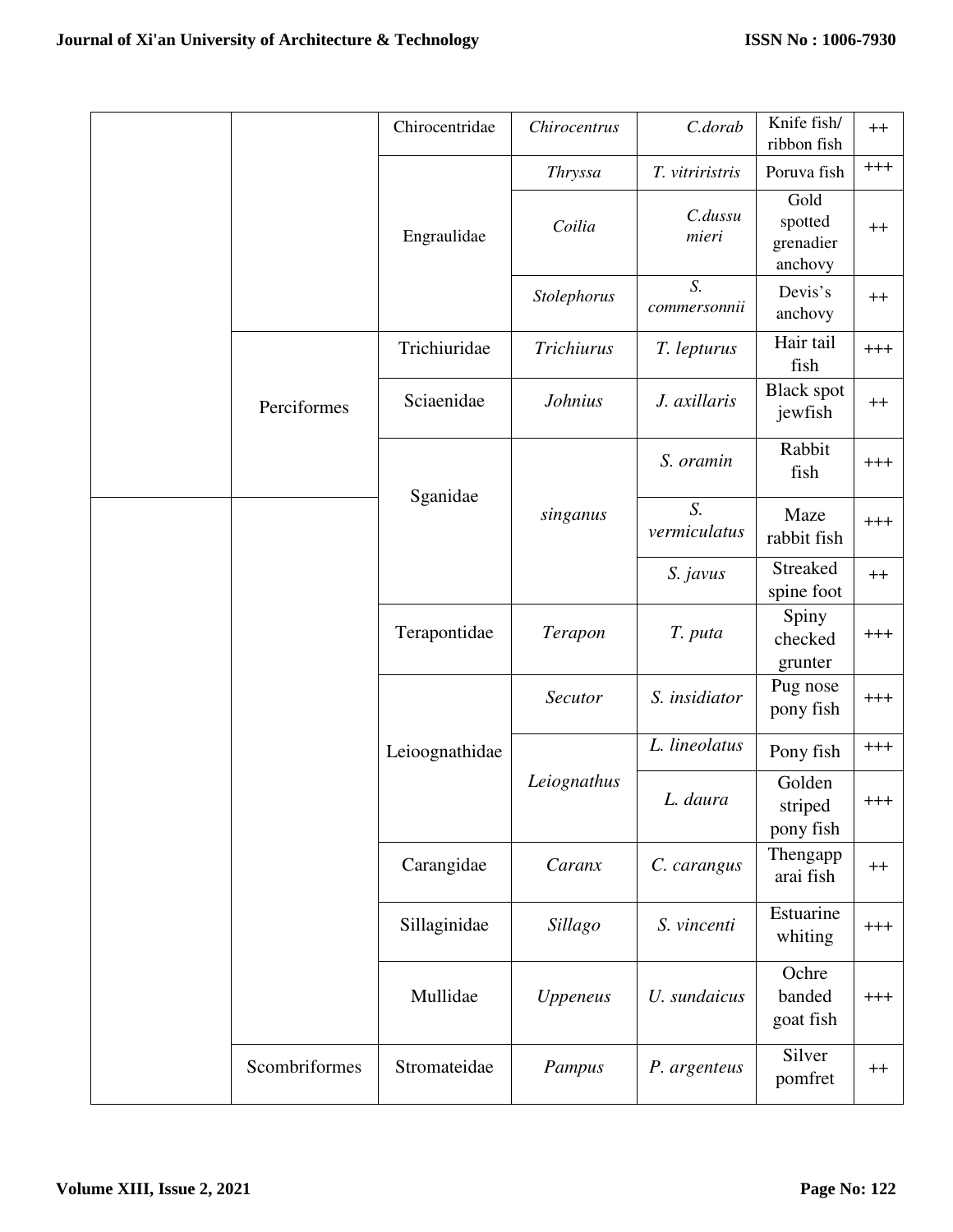|  |                               |               |                                 | P. chinensis    | Chinese<br>silver<br>pomfret<br>karu vaval | $++$     |
|--|-------------------------------|---------------|---------------------------------|-----------------|--------------------------------------------|----------|
|  |                               | Scombridae    | Scomberomor<br>$\overline{u}$ s | S.<br>commerson | Narrow<br>barred<br>Spanish<br>makerel     | $++$     |
|  |                               |               |                                 | S. guttatus     | Indo<br>pacific<br>king<br>mackeral        | $^{++}$  |
|  |                               |               | Rastrellliger                   | R. kanagurta    | Indian<br>Mackeral                         | $+++$    |
|  |                               |               | Euthynnus                       | E. affinis      | Mackeral<br>tuna                           | $^{+++}$ |
|  | Siluriformes                  | Ariidae       | Arius                           | A. jella        | <b>Black</b> fin<br>sea catfish            | $^{+++}$ |
|  | Mugiliformes                  | Mugilidae     | Liza                            | L. parsia       | Gold spot<br>mullet                        | $+++$    |
|  | Aulopiformes                  | Synodontidae  | Saurida                         | S. tumbil       | Greater<br>lizardfish                      | $^{++}$  |
|  | Pleuronectiforme<br>${\bf S}$ | Cynoglossidae | Cynoglossus                     | C. lingua       | Long<br>tongue<br>sole                     | $++$     |
|  |                               | Psettodidae   | Psettodes                       | P. erumei       | Indian<br>halibut                          | $^{++}$  |

**Abundance (+++) ; High (++) ; Low (+)**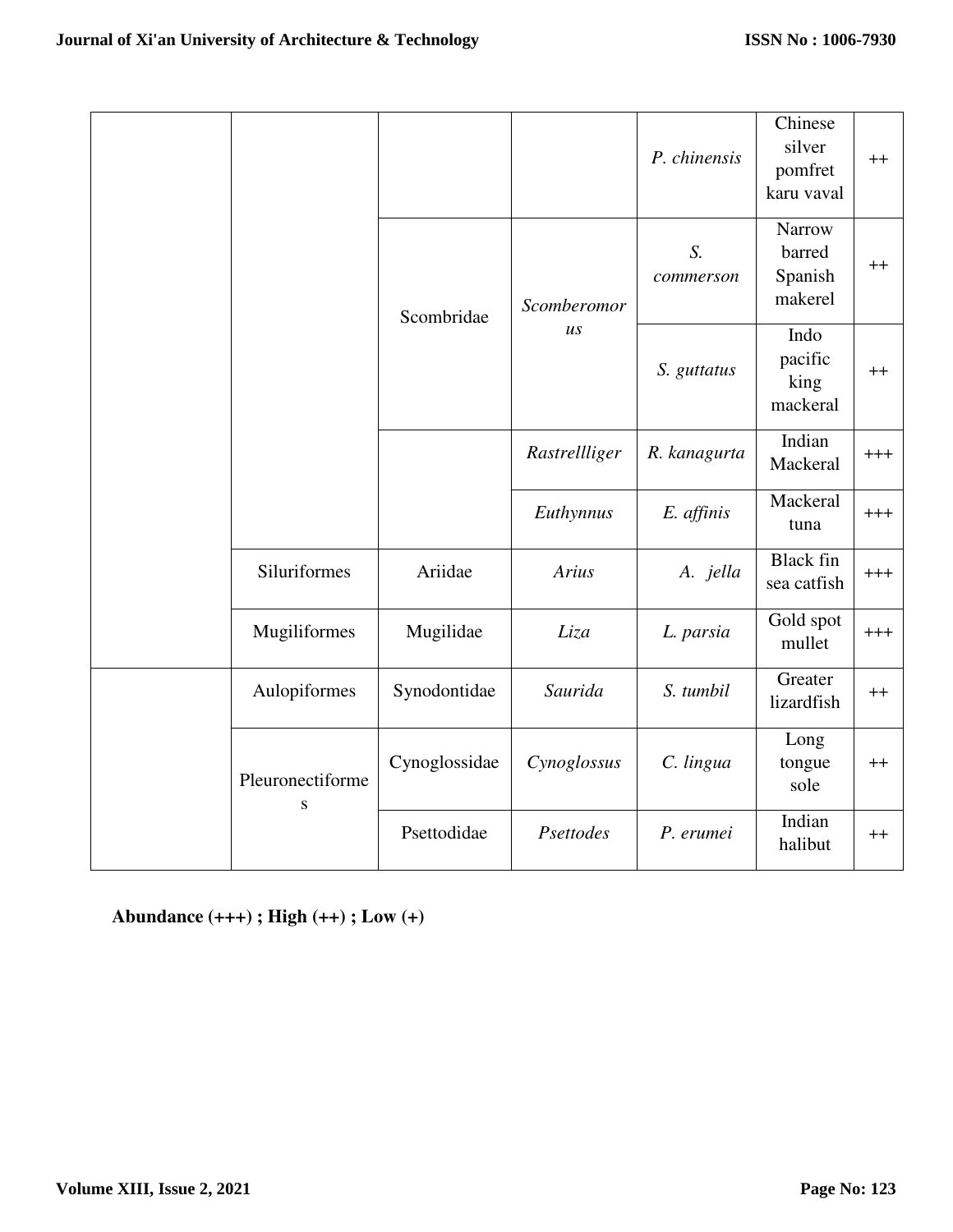

**Figure 1. Order based fish diversity in fish diversity in the study area** 

## **DISCUSSION**

According to the classification of finfishes are edible and also protein rich fishes (Singaraja, 2007). Muralidharan (1988) has recorded 213 species of reef fishes from the Gulf of Mannar which is considered National Biosphere Resource.

 The distribution and complexity of fin fish resources were studied by several of finfish had been studied by several authors (Astalakshmi and Sundaramanickam, 2011 ; Kishore *et al.,* Mannar which is considered National Biosphere Resource.<br>The distribution and complexity of fin fish resources were studied by several of finfish<br>had been studied by several authors (Astalakshmi and Sundaramanickam, 2011 ; 2009); Molly *et al.,* 2017 ; Arti *et al.,* 2018, Arockiamary *et al.,* 2018 ; Bharathi, 2004) on the various places of Indian coastal waters. However no attempts have so far been made to study the ichthyofaunal resources along the chinnangudi coast. Hence the present investigation of ichthyofaunal resource of chinnangudi coast will be very much useful to future on the same faunal studies. 36 species of finfish were recorded in Chinnangudi coast (Plate I, II, III and IV) ichthyofaunal resource of chinnangudi coast will be very much useful to future on the same<br>faunal studies. 36 species of finfish were recorded in Chinnangudi coast (Plate I, II, III and IV)<br>during the study period November *longiceps, S.melanura, Dussumieria acuta, Chirocentrus dorab, Cynoglossus lingua, Leiognathus daura, Secutor incidiator, Alectis ciliaris, Rastrelliger kanagurta, Siganus oramin, Trichiurus lepturus, Johnius axillaries* longiceps, S.melanura, Dussumieria acuta, Chirocentrus dorab, Cynoglossus lingua,<br>Leiognathus daura, Secutor incidiator, Alectis ciliaris, Rastrelliger kanagurta, Siganus oramin,<br>Trichiurus lepturus, Johnius axillaries wer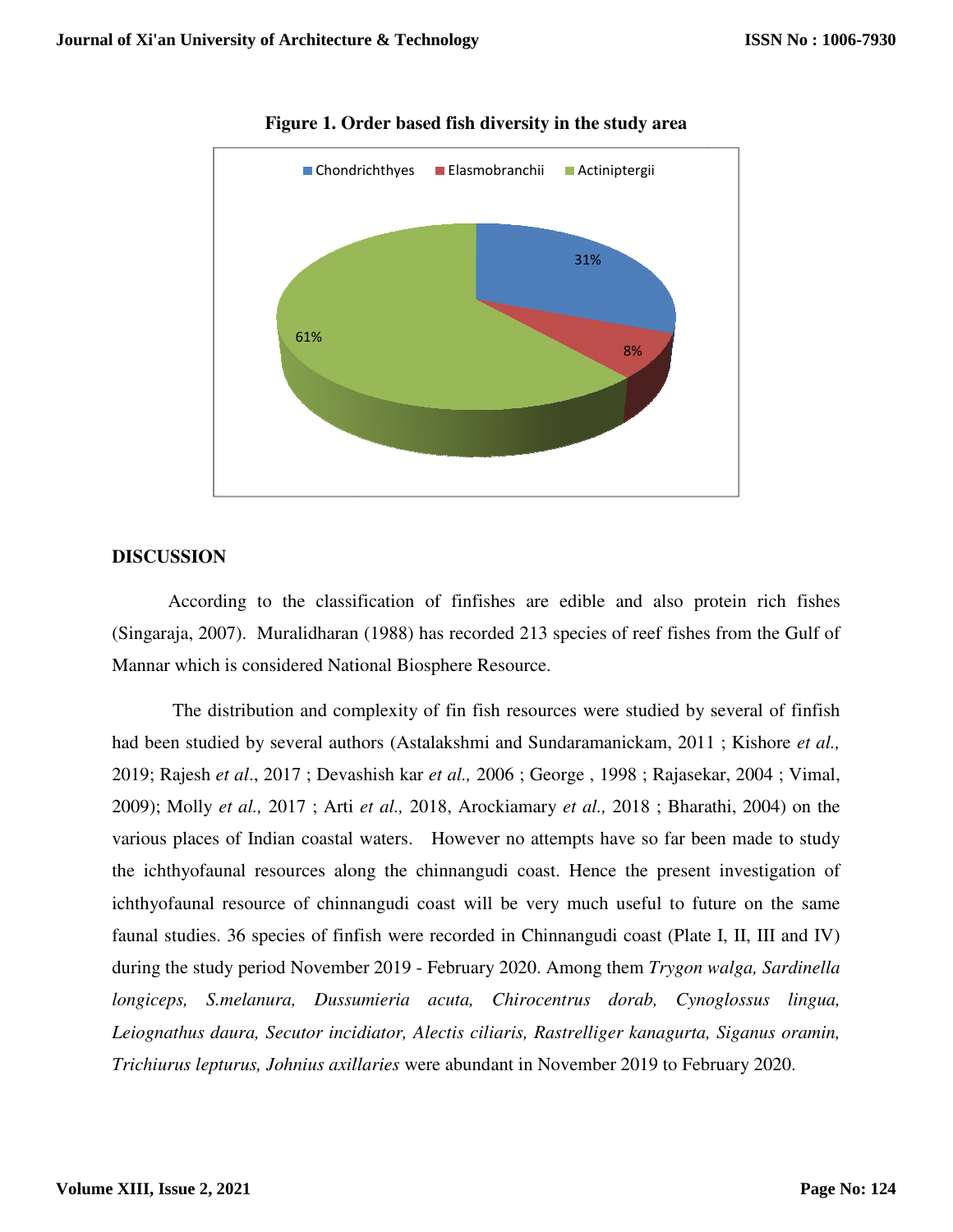The species such as *Sardinella longiceps, Euthynnus affinis, Scomberomorus guttatus, Rastrelliger kanagurta* were more abundant only in November month. The availability of finfishes like *Trygon walga, Terapon puta and Leiognathus daura* were high in December month. Seasonal fishes like *Leiognathus lineolatus, Scomberomorus commerson, Caranx carangus, Pampus Chinensis, P.argenteus* were abundant during the month of January 2020 to February 2020. *Vanjaram, Kalinga* was recorded as rare fishes and *Ponnangi karai, Komban Kelluthi, Kora Kaala* were recorded as endangered species in Chinnangudi coast. The following fishes were exported from the study area, like *Euthynnusaffinis, Scomberomorus commerson, S. guttatus.* The rest of the species were recorded as few in number. Therefore the survey to identify the finfish resources along the Chinnangudi coast is recommended. During the study period, the catches could be sorted very quickly and one or two specimens representing each species can be preserved for research purpose.

### **REFERENCES**

- 1. Astalakshmi, S., 2000. Biodiversity of reef Ichthyofauna collected from Cuddalore, Southeast coast of India. M.sc., Dissertation, Annamalai university, pp 29.
- 2. Astalakshmi, S., 2001. Studies on the inter relationship between the morphology of the alimentary tract food and feeding habits of flat fishes of Cuddalore, Southeast coast of India, M.Phil thesis, Annamalai university pp-34.
- 3. Astalakshmi, S and Sundaramanickam , A., 2011 Biodiversity of reef Ichthyofauna in Cuddalore coast, Southeast coast of India.
- 4. Ammini, P.L., 1994. Status of marine fishes in kerala with reference to ban of monsoon trawling. Mar.fish intor. Serv, no.160.
- 5. Arti, M., Joshi Ejaz, A., Rahimparmar, Ganesh, S., Temkar, A.Y. Desao, Arpita Jadhav Bhatt., 2018. Ichthyofaunal diversity of kharakuva fish market, vera val, Gujarat, India.
- 6. Bharathirajan, P., Murugan, S. Gopalakrishnan, A. Murugesan P., 2015. Finfish diversity in Coleroon estuary southeast coast of India. Indian J. Geo-mar marine sci., 44(1), 104-109 pp.
- 7. Devashishkar, A.V. Nagarathna, T.V. Ramachandra and S.C. Day., 2006. Fish diversity and conservation aspects in an Aquatic Ecosystem in Northern
- 8. India.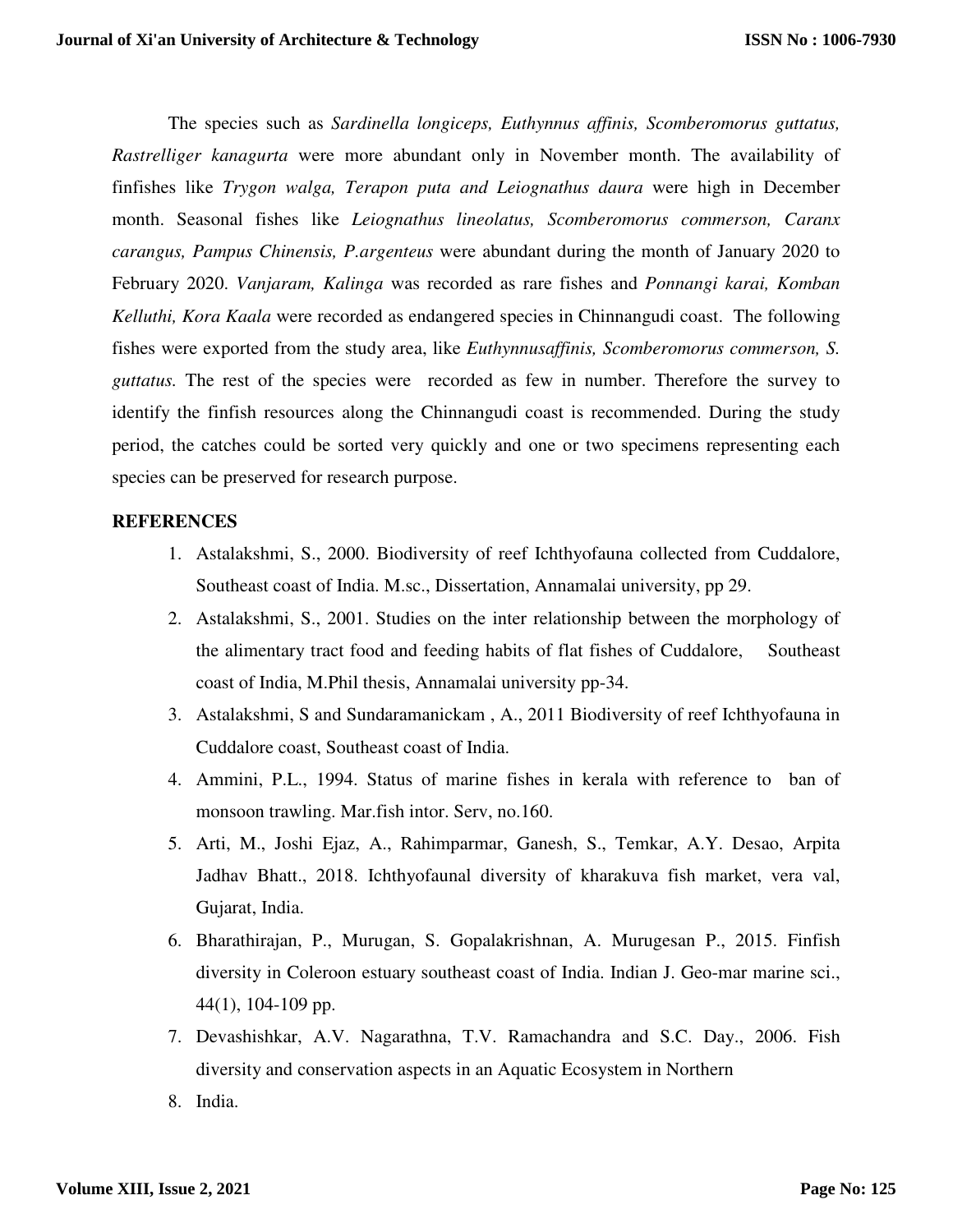- 9. Dorairaj, k., 1998. Economics and ecological diversity of marine fish resources. In:proc of the tech workshop on biodiversity of Gulf of Mannar Biosphere reserve. pp. 129-149.
- 10. Froese, R and Pauly , D., 2000. Fish base, concepts and data source. Pp.344. George, V.I., 1998. Commercial fish and shell fishes of India, CMFRI, pp 177.
- 11. Khanna , S.S, and Singh, H.R., 2003. A textbook of fish biology and fisheries Narendra publishing House, Delhi, pp.36 and 37.
- 12. Kannappan, T and Karthikeyan, M.M., 2013. Diversity of fishes in relation to Physico-Chemical properties of Manakudy Estuary, southwest coast of India Int. J. Biodivers conserv. 5(7), 396-407 pp.
- 13. Kishore, S., Benakappa, Manjuleshpai and Sujitha Thomas, 2019. Assessment of Ichthyofaunal Biodiversity of trawling grounds off Malpe coast, Karnataka.
- 14. Molly Varghese, L. Ranjith, Kamlesh Joshi., 2017. Diversity of reef fishes in trap fishery at keela karai, Gulf of Mannar, South-east coast of India.
- 15. Munro, J.S.R, 1985. The marine and freshwater fishes of Caylon soni reprints agency, Delhi pp.349.
- 16. Muralidharan, R., 1999. Biodiversity of reef Ichthyofauna of Gulf of Mannar along the south east coast of India, Ph.D., Thesis, Annamalai university India. 172 pp.
- 17. Misra, K.S., 1972. Records of Indian museum vol. 57:320.
- 18. Prince Jeyaseelan, M.J., 1981. Studies on Ichthyofauna of the mangroves of Pitchavaram. Ph.D., Thesis, Annamalai university, pp.290.
- 19. Ramaiyan, v., 1977. Biosystematic studies in Indian Clupeoids with special reference to Ilisha Richards on Ph.D., thesis, Annamalai university, 155 pp.
- 20. Ramaiyan, v., and Senthilkumar, R., 1997. Laboratory manual of fishery science. Annamalai university, 33pp.
- 21. Rajasekar, M., 2004. Coastal and marine finfish resource occurring along Karaikal coast. M.Sc., dissertation, pp 50.
- 22. Ramaniyam , M.E., Devi , K.R and Indra, T.J., 2014. Ichthyofaunal diversity of the Adyar wetland complex , Chennai, Tamilnadu, southern India. J.Threat taxa , 6(4), 5613-5635.